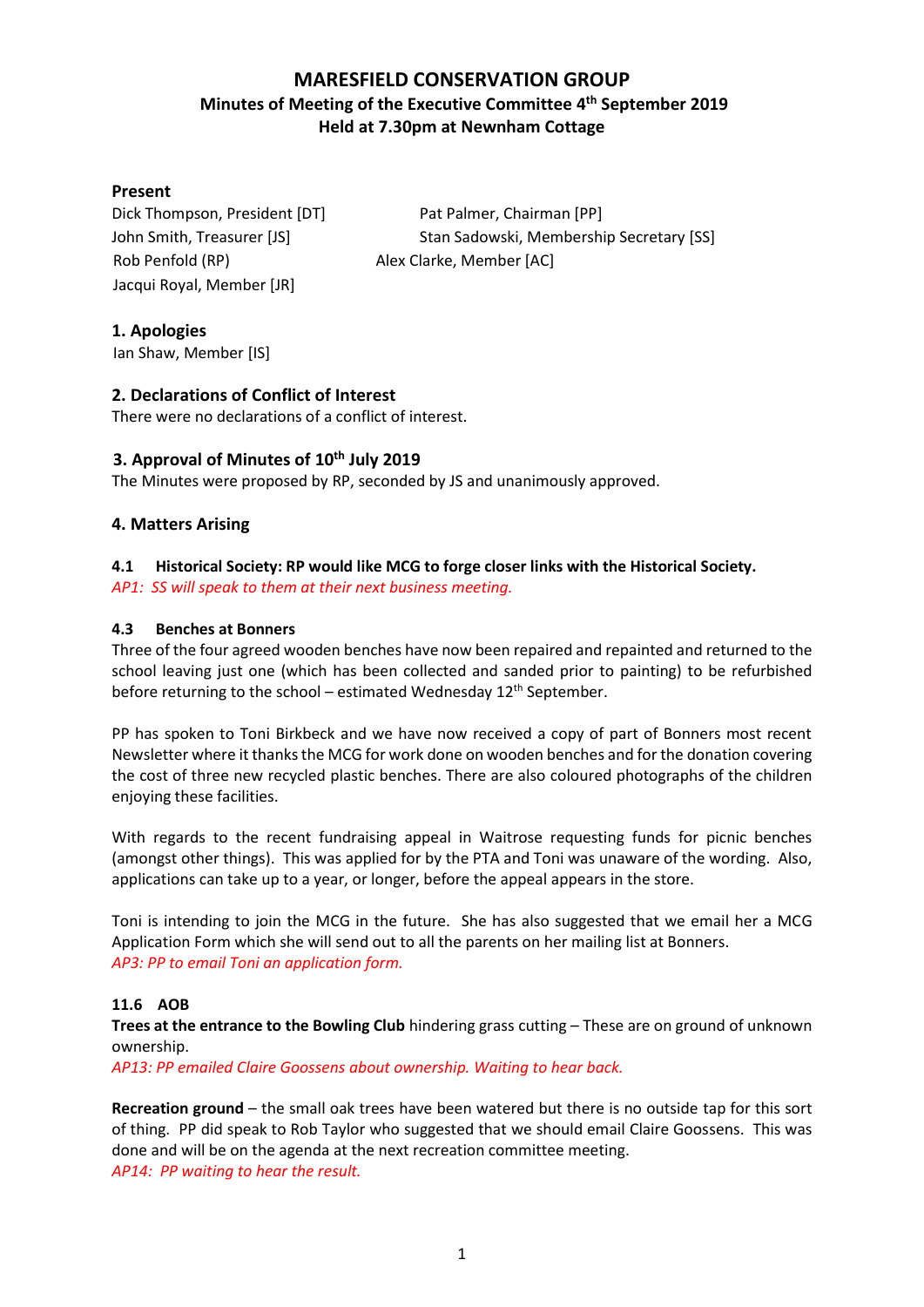**Bulb Planting** – Bluebells have been sourced by IS and he and JS will get together to arrange planting. *AP17: IS/JS later in the year.*

**MCG logo** – IS suggested a plastic plaque of the MCG logo could be made for adding to completed projects such as the fences, benches and planters.

*AP18: Estimate obtained by AC for 100 plastic plaque at a cost of approx. £400. It was agreed that a revised size of plaque containing a coloured MCG logo and lettering should be presented at the next meeting for further consideration. AC to report back at next meeting.*

# **5. Treasurer's Report**

JS provided details of the annual income and expenditure to date together with details of the bank balances.

JS reported that premium bonds have to be purchased by individuals.

£6,000 has now been transferred from MCG current account into an existing savings account which will attract further interest. This account can be accessed at any time.

A Grant Application Form for this financial year has been has been completed and delivered to the Parish Council for their consideration.

### **6. Website and Membership Update**

SS reported the website continues to be visited regularly which is very encouraging. SS is currently working on adding a page highlighting the history of the village and maybe a guide to

"A Walk around Maresfield".

SS confirmed that he is now the webmaster of the MCG website having taken over from Gemma Hallin and that future invoices from WIX.com will be addressed to SS. All other invoice costs will be addressed to the treasurer.

**SS requested that all committee members regularly continue visit the website and to report back to him with any comments or suggestions.**

There are still approximately 40 membership subscriptions still outstanding for this current financial year.

*AP1: SS to report back at next meeting re: new pages on history etc. AP2: SS to encourage those collectors with outstanding subscriptions to complete ASAP*

# **7. Victorian Lamps and Churchyard Gate Update**

IS has informed us that work is due to begin on the lamp situated at the recreation ground during the second week in September. The blacksmith and electrician are co-ordinating this work.

It was previously agreed that we should approach a garden solar installation company to give us suggestions regarding the power required for the lamp situated at the church. However, it has now been agreed, that with help from Rob Taylor, we will not need to involve an outside company *AP2: IS will continue to liaise with Rob Taylor.*

IS has reported that he has received a quote for the work needed to restore and repair the wrought iron churchyard gate (situated opposite the church car park). This will entail more work than had been thought to bring it back to its original condition, the quote being approx. £2,000. However, this gate is of historical interest being linked to the military presence in Maresfield Park during both World Wars so we will be considering this project more fully at our next meeting.

*AP3: PP to include on agenda.*

#### **8. Church Notice Board Update**

RP reported that this had now been cleared of all the Ivy and the centre piece has been replaced with marine ply and treated with wood preserver.

RP suggests that the Lynchgate also needs stripping of Ivy and then treated with a wood preserver. The committee agreed.

*AP4: RP to report back at the next meeting.*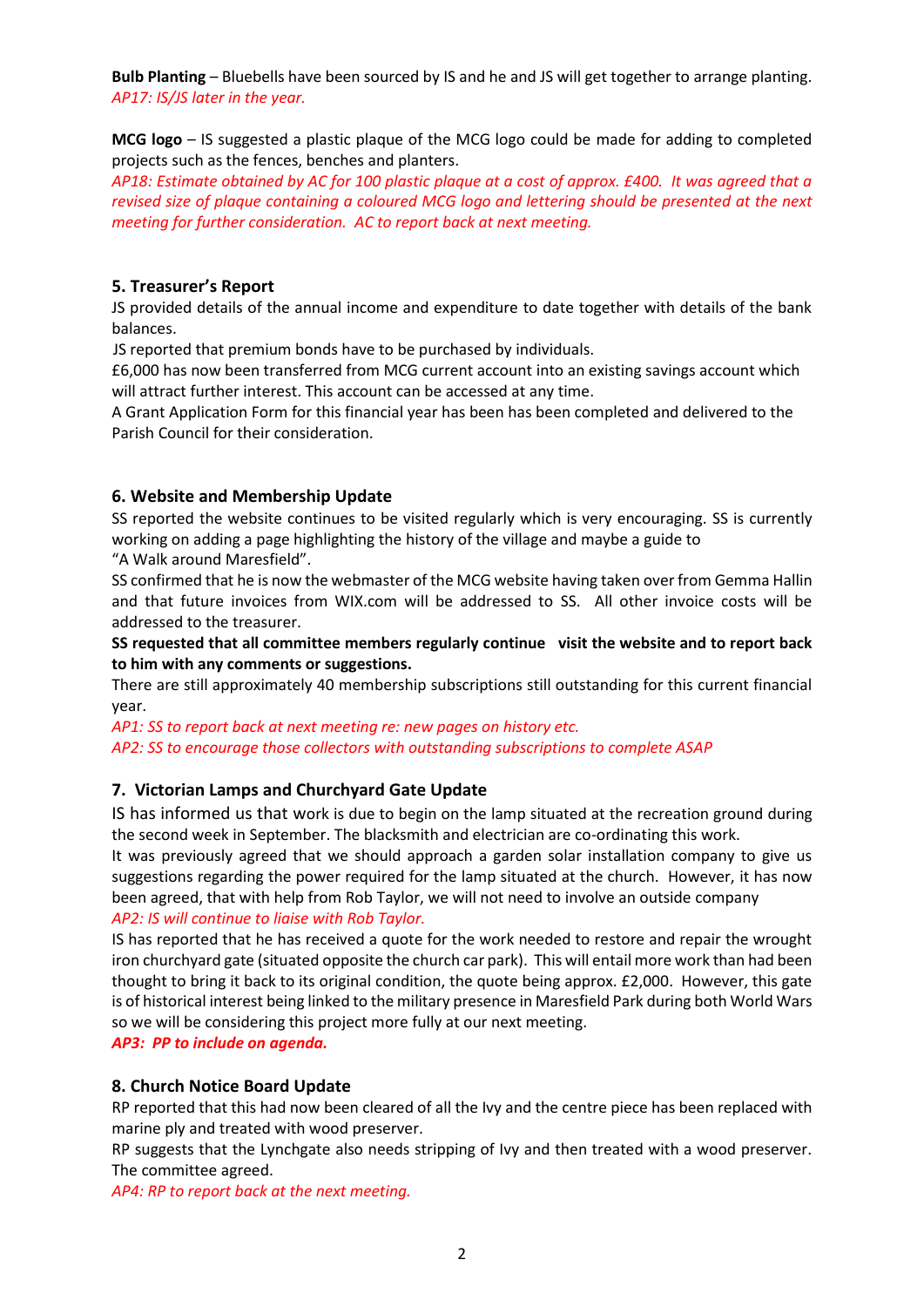# **9. Data Protection for Community Groups**

PP handed out suggested revised copies of the General Data Protection Consent Form (for current members), Membership Application Form and Gift Aid Declaration Form. Some amendments were agreed on all forms, plus a suggestion that all three forms should be combined into just one form. This would mean just one form and result in less paperwork and make it easier to gather all the information required on one form for any new people wishing to join as a member.

*AP5: PP to email amended forms to committee members for approval. AP6: SS Upon approval to delete old forms from the website and replace with new revised forms.*

#### **10. Christmas Lights**

PP proposed that the MCG buy some new Christmas lights to replace the old warm white bulbs used by the church to decorate the churchyard. The cost for 80 metres of bright white lights (as used to decorate the Christmas Tree) including 2 power supplies and 40 metres of extension would be approximately £240. Bearing in mind that the MCG may have to replace some of our own lights this year as well as a new tree topper this was rejected.

RP had a meeting with Angie Welton prior to this committee meeting and will be discussing the outcome and proposals with PP and will report back at our next committee meeting in October. *AP7: RP and PP to arrange a meeting.*

*AP8: PP to get quote for PA system and speak to owners of The Lodge (if possible).*

#### **11. Village Clean Up Day**

Saturday  $12<sup>th</sup>$  October. Sheila Cummings has kindly offered to co-ordinate this event again. Sheila confirmed by email that she has 5 Hi Viz jackets. DT has 6, Committee members have 7 and JS has 5 yellow, used by footpaths group, plus 4 green (Committee) jackets. Sheila has 18 litter pickers, DT has 2 and RP has 1.

*AP7: All to ensure these are available on clean-up day.* 

#### **12. AOB**

**12.1 Pinch Point at Bottom of School Hill** – The committee feels that this is a potential hazard and an accident waiting to happen. It was agreed that the MCG should contact ESCC with their concerns.

*AP8: PP to contact/email ESCC AP9: JS to liaise with PP regarding wording.*

**12.2 School Hill Fence –** having received a further complaint from a resident about the continued state of disrepair JS will once again be contacting the Highways Department asking for their comments.

*AP10: JS to contact Highways Dept.*

**12.3 Date for Special Meeting – Constitution** – Wednesday 23rd October 2019 AP11: DT to contact PP to confirm.

**12.4 Equipment, Footpaths Group** – IS reported they need a new heavy duty Trimmer and Hedge Cutter – at approx. cost of £270 each. This was agreed unanimously.

**12.5 October Newsletter** – needs to be with printers by mid-October at the latest. AP12: PP and AC to liaise on PDF format.

**12.6 Events to encourage new/younger members** – all agreed to c/fwd to next meeting. AP13: PP to include on October agenda.